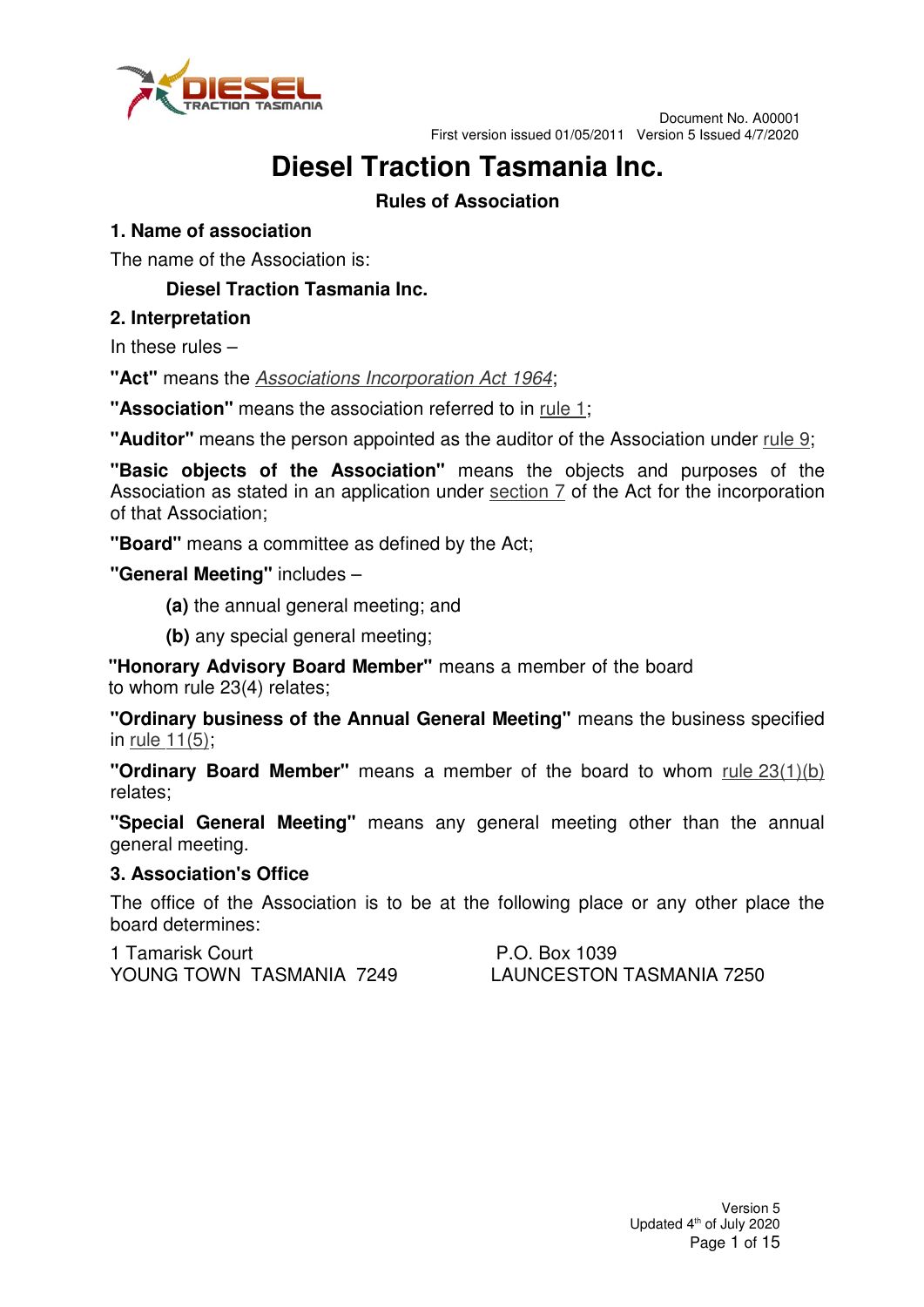

## **4. Objects and Purposes of Association**

The basic objects of the Association are:

- **(1**) To preserve, restore, and maintain rail equipment, and operate passenger rail services within the State of Tasmania.
- **(2)** To preserve, restore, and maintain, rolling stock, buildings and railway equipment for the furtherance of object (1).
- **(3)** To make available, via lease or exchange, preserved locomotives or rolling stock, to kindred preservation organisations or commercial operators, within terms acceptable to the membership.
- **(4)** In addition to the basic objects of the Association, the objects and purposes of the Association include the following:
	- **(a)** the purchase, taking on lease or in exchange, and the hiring or otherwise acquiring of any real or personal property necessary or convenient for any of the objects or purposes of the Association;
	- **(b)** the buying, selling and supplying of, and dealing in, goods of all kinds;
	- **(c)** the construction, maintenance and alteration of buildings or works necessary or convenient for any of the objects or purposes of the Association;
	- **(d)** the accepting of any gift for any one or more of the objects or purposes of the Association;
	- **(e)** the taking of any step the board or the members in general meeting consider expedient for the purpose of procuring contributions to the funds of the Association;
	- **(f)** the printing and publishing of any newspapers, periodicals, websites, books, leaflets or other documents and electronic media the board or the members in general meeting consider desirable for the promotion of the objects and purposes of the Association;
	- **(g)** the borrowing and raising of money in any manner and on terms –

**(i)** the board thinks fit; or

**(ii)** approved or directed by resolution passed at a general meeting;

- **(h)** subject to the provisions of the Trustee Act 1898, the investment of any moneys of the Association not immediately required for any of its objects or purposes in any manner the board determines;
- **(i)** the making of gifts, subscriptions or donations to any of the funds, authorities or institutions to which section  $78(1)(a)$  of the *Income Tax* Assessment Act 1936 of the Commonwealth relates;
- **(j)** { Amendment } { 4<sup>th</sup> July 2020 at Special General Meeting }  $Part 4 (i) deleted$  $\{$   $\}$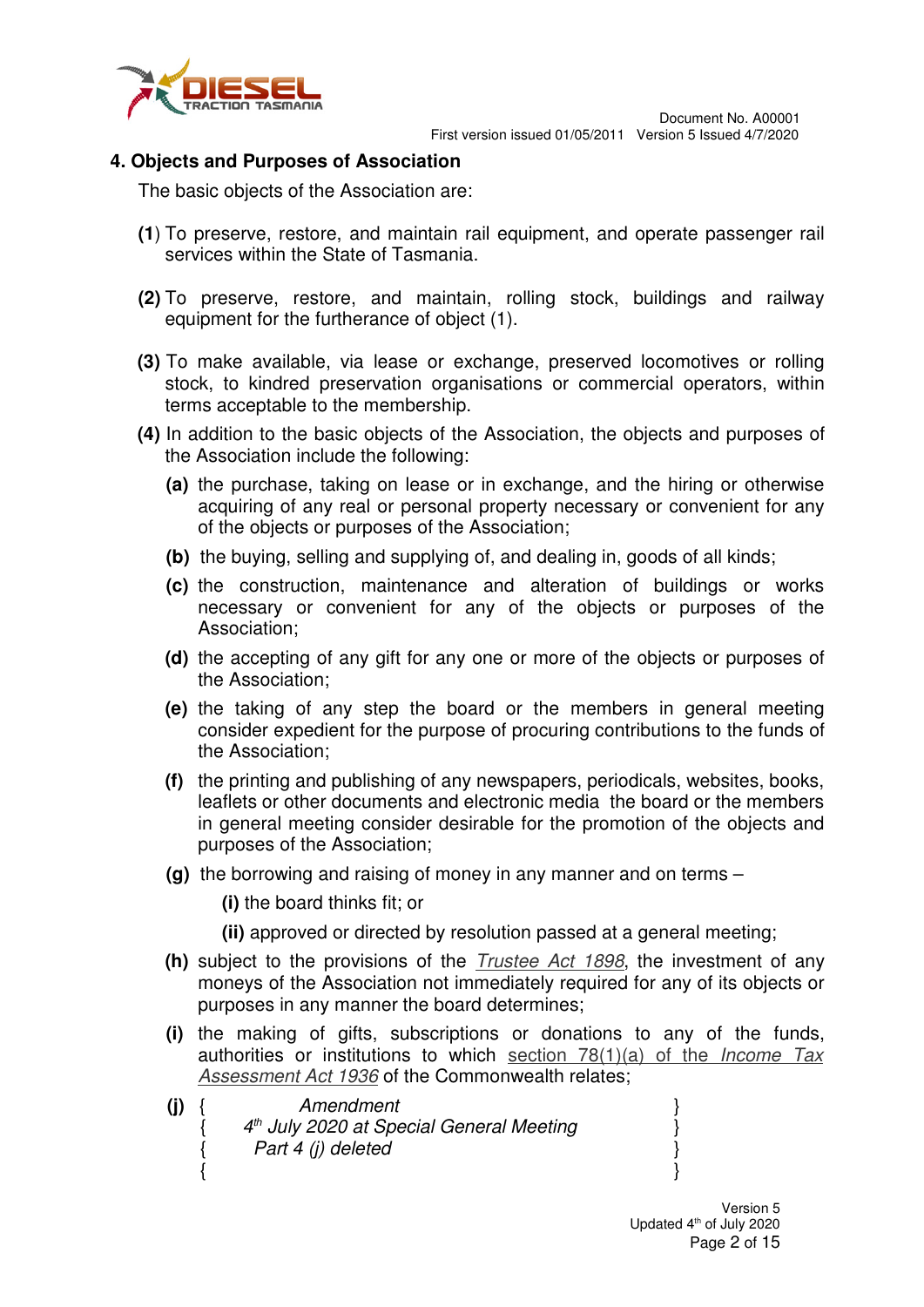

- **(k)** the establishment and support, or aiding in the establishment or support, of any other association formed for any of the basic objects of the Association;
- **(l)** the purchase or acquisition, and undertaking, of all or any part of the property, assets, liabilities and engagements of any association with which the Association is amalgamated in accordance with the provisions of the Act and the rules of the Association;
- **(m)** the doing of any lawful thing incidental or conducive to the attainment of the basic objects of the Association or of any of the objects and purposes specified in this rule.

## **5. Membership of Association**

- **(1)** A person who is nominated and approved for membership as provided in these rules is eligible to be a member of the Association on payment of the annual subscription fixed under these rules.
- **(2)** A person who is not a member of the Association at the time of the incorporation of the Association is not to be admitted to membership – **(a)** unless the person is nominated in accordance with subrule (3); and
	- **(b)** the admission as a member is approved by the board.
- **(3)** A nomination of a person for membership of the Association is to be
	- **(a)** made in writing and signed by the applicant as accepting nomination; and
	- **(b)** accompanied by the appropriate fee; and
	- **(c)** lodged with the public officer of the Association.
- **(4)** As soon as practicable after the receipt of a nomination, the public officer is to refer the nomination to the board.
- **(5)** On a nomination being approved by the board, the public officer is to notify the nominee, in writing, that he or she has been approved for membership of the Association
- **(6)** A member of the Association may resign from the Association by delivering or sending by post to the public officer a written notice of resignation.
- **(7)** On receipt of a notice from a member under subrule (7), the public officer is to remove the name of the member from the register of members.
- **(8)** A person
	- **(a)** becomes a member of the Association when his or her name is entered in the register of members; and
	- **(b)** ceases to be a member of the Association when his or her name is removed from the register of members.
- **(9)** Any right, privilege or obligation of a person as a member of the Association
	- **(a)** is not capable of being transferred or transmitted to another person; and
	- **(b)** terminates on the cessation of the membership.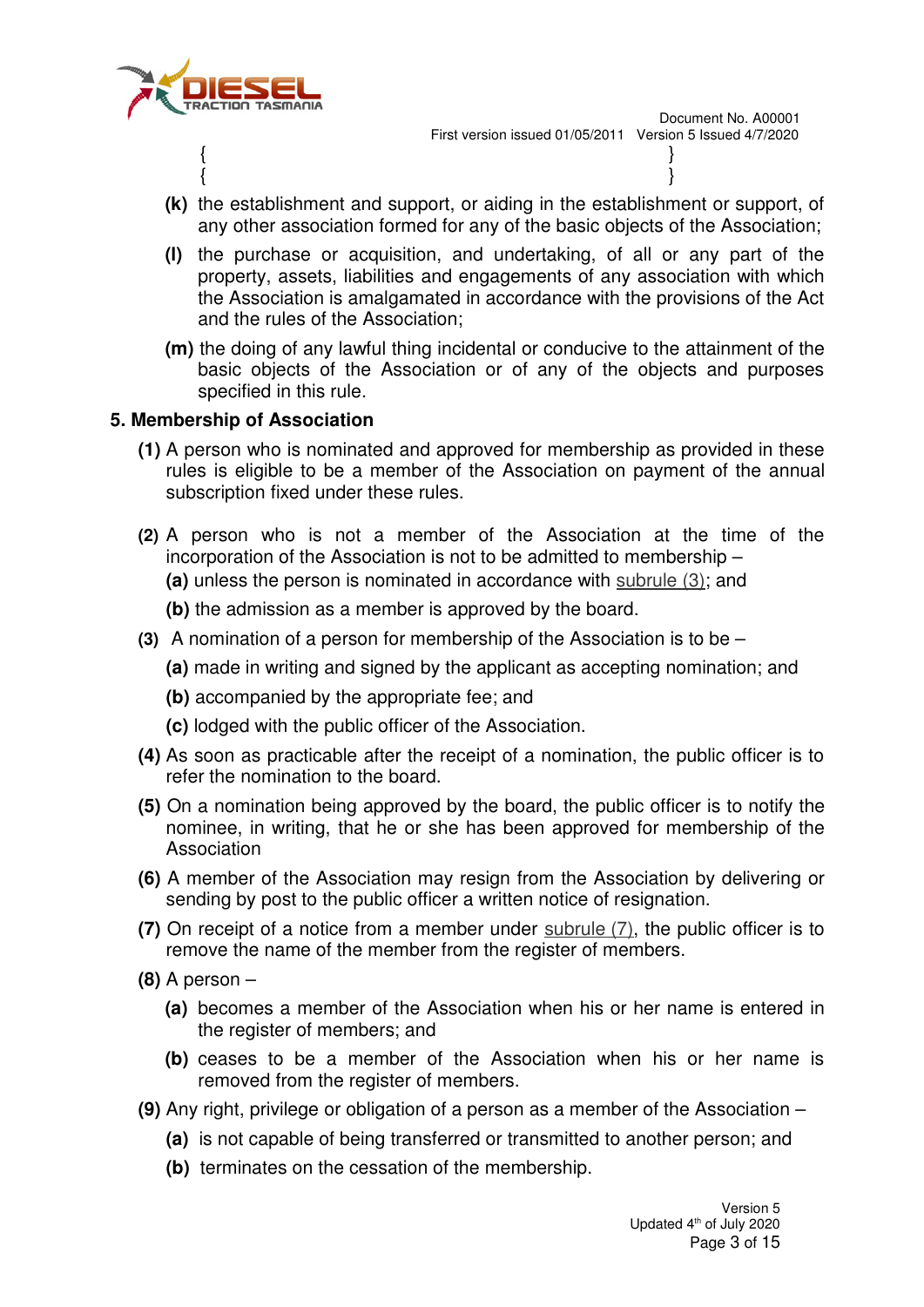

- **(10)** If the Association is wound up
	- **(a)** every member of the Association; and
	- **(b)** every person who, within the period of 12 months immediately preceding the commencement of the winding up, was a member of the Association – is liable to contribute –
	- **(c)** to the assets of the Association for payment of the debts or liabilities of the Association; and
	- **(d)** for the costs, charges and expenses of the winding up; and
	- **(e)** for the adjustment of the rights of the contributories among themselves.
- **(11)** Any liability under subrule (10) is not to exceed \$10.00
- **(12)** A former member is not liable to contribute under subrule (11) in respect of any debt or liability of the Association contracted after he or she ceased to be a member.

## **6. Income and Property of Association**

- **(1)** The income and property of the Association is to be applied solely towards the promotion of the objects and purposes of the Association.
- **(2)** No portion of the income and property of the Association is to be paid or transferred to any member of the Association.
- **(3)** The Association is not to
	- **(a)** appoint a person who is a member of the board to any office in the gift of the Association to the holder of which there is payable any remuneration by way of salary, fees or allowances; or
	- **(b)** pay to any such person any remuneration or other benefit in money or money's worth, other than the repayment of out-of-pocket expenses.
- **(4)** A servant or member of the Association may be paid
	- **(a)** remuneration in return for services rendered to the Association or for goods supplied to the Association in the ordinary course of business; or
	- **(b)** interest at a rate not exceeding 7¼% on money lent to the Association; or
	- **(c)** a reasonable and proper sum by way of rent for premises let to the Association.
- **(5)** In the event of the Association being dissolved, the amount that remains after such dissolution and the satisfaction of all debts and liabilities shall be transferred to another organisation with similar purposes, which has rules prohibiting the distribution of its assets and income to its members, and which is a deductible gift recipient.
- **(6)** If the endorsement of the Association as a deductible gift recipient is revoked, the following assets remaining after the payment of the Association's liabilities shall be transferred to a fund, authority or institution to which income tax deductible gifts can be made: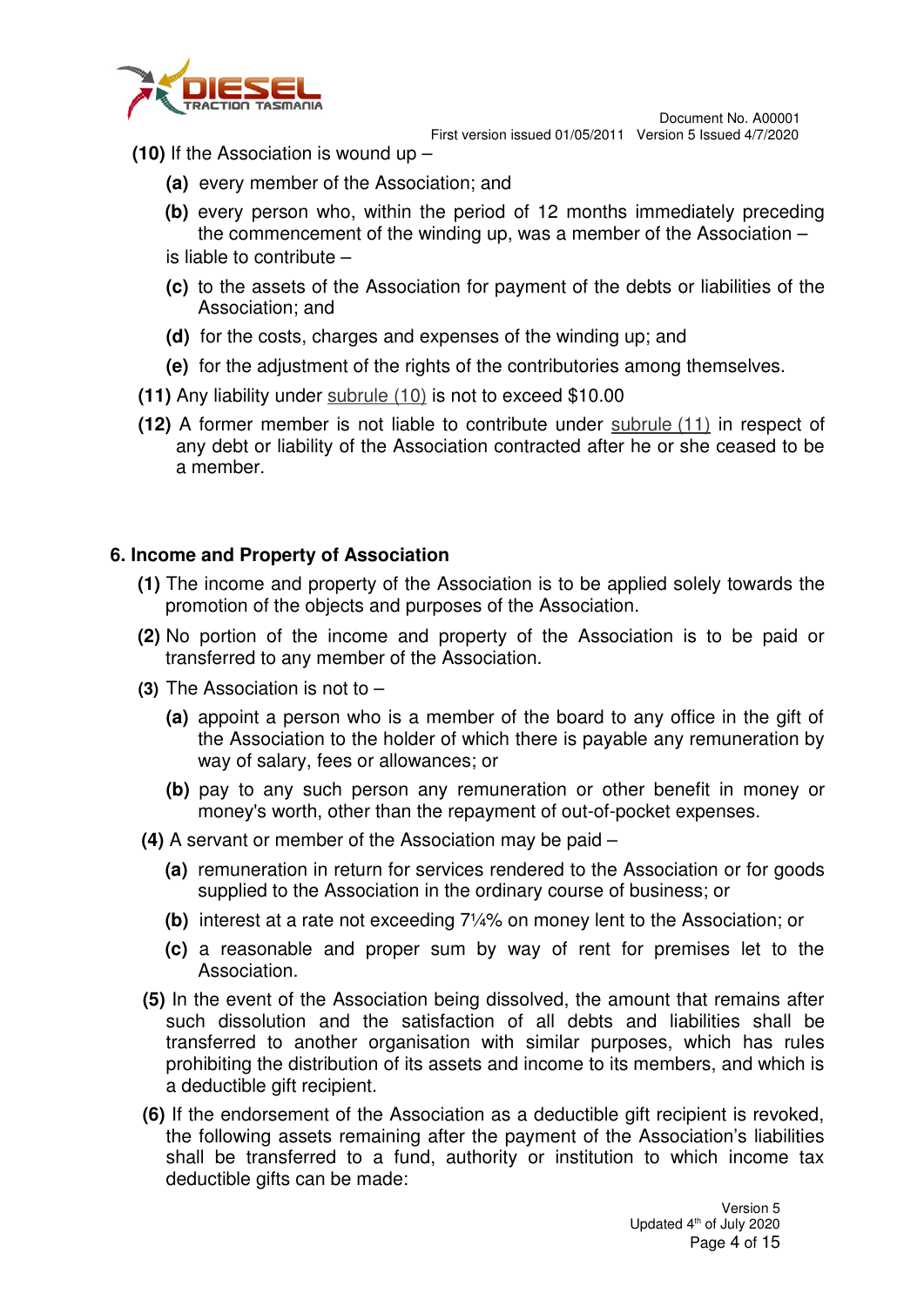

First version issued 01/05/2011 Version 5 Issued 4/7/2020

- gifts of money or property for the principal purpose of the Association
- contributions made in relation to an eligible fundraising event held for the principal purpose of the Association, and

• money received by the Association because of such gifts and contributions.

## **7. Accounts of Receipts and Expenditure**

- **(1)** True accounts are to be kept of
	- **(a)** all money received and expended by the Association and the matter in respect of which the receipt or expenditure takes place; and
	- **(b)** the property, credits and liabilities of the Association.
- **(2)** The accounts are to be open to inspection by the members of the Association subject to any reasonable restrictions as to time and manner of inspecting the Association may impose.
- **(3)** The treasurer of the Association is to keep all general records, accounting books and records of receipts and expenditure connected with the operations and business of the Association in the form and manner the board directs.
- **(4)** The accounts, books and records are to be kept at the Association's office or at any other place the board decides.

#### **8. Banking and Finance**

**(1)** The treasurer of the Association, on behalf of the Association, is to –

**(a)** receive all money paid to the Association; and

**(b)** immediately after the receipt issue official receipts.

- **(2)** The board is to cause to be opened with any bank, building society or credit union the board selects an account in the name of the Association into which all money received is to be paid as soon as possible after receipt.
- **(3)** The board may
	- **(a)** receive from the Association's financial institution the cheques drawn by the Association on any of its accounts with the financial institution; and
	- **(b)** release and indemnify the financial institution from and against all claims, actions, suits or demands that may be brought against the financial institution arising directly or indirectly out of those cheques.
- **(4)** Except with the authority of the board, a payment of any sum exceeding \$2 is not to be made from the funds of the Association otherwise than by cheque drawn on the Association's account.
- **(5)** The board may provide the treasurer with a sum to meet urgent expenditure, subject to any conditions in relation to the use and expenditure the board may impose.
- **(6)** Cheques are not to be drawn on the Association's account except for the payment of expenditure that has been authorised by the board.
- **(7)** All cheques, drafts, bills of exchange, promissory notes and other negotiable instruments are to be –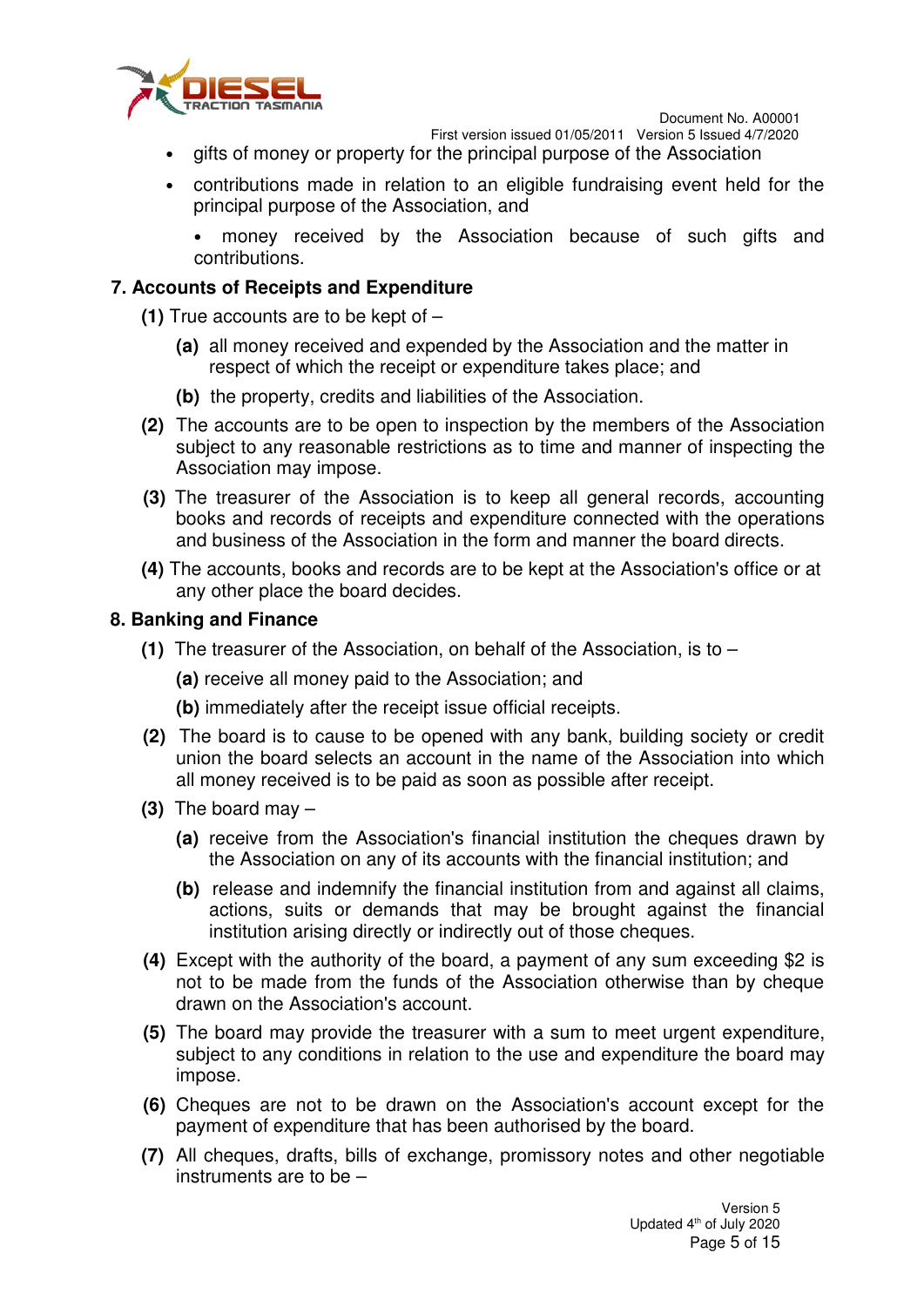

- **(a)** signed by the treasurer or, in his or her absence, by any other member or members of the board the board nominates for that purpose; and
- **(b)** countersigned by the public officer.

## **9. Auditor**

- **(1)** At each annual general meeting of the Association, the members present are to appoint a person as the auditor of the Association.
- **(2)** The auditor is to hold office until the annual general meeting next after that at which he or she is appointed, and is eligible for re-appointment.
- **(3)** If an appointment is not made at an annual general meeting, the board is to appoint an auditor for the current financial year of the Association.
- **(4)** The auditor may only be removed from office by special resolution.
- **(5)** If a casual vacancy occurs in the office of auditor during the course of a financial year of the Association, the board may appoint a person as the auditor to hold office until the next succeeding annual general meeting.

## **10. Audit of Accounts**

- **(1)** The auditor is to examine the accounts of the Association at least once in each financial year of the Association.
- **(2)** The auditor is to
	- **(a)** certify as to the correctness of the accounts of the Association; and
	- **(b)** report to the members present at the annual general meeting.
- **(3)** In the report and in certifying to the accounts, the auditor is to state if
	- **(a)** he or she has obtained the required information; and
	- **(b)** in his or her opinion, the accounts are properly drawn up so as to exhibit a true and correct view of the financial position of the Association –
		- **(i)** according to the information at his or her disposal and the explanations given; and
		- **(ii)** as shown by the books of the Association; and
	- **(c)** the rules relating to the administration of the funds of the Association have been observed.
- **(4)** The public officer of the Association is to cause to be delivered to the auditor a list of all the accounts, books and records of the Association.
- **(5)** The auditor may
	- **(a)** have access to the accounts, books, records, vouchers and documents of the Association; and
	- **(b)** require from the servants of the Association any information and explanations he or she considers necessary for the performance of the duties as auditor; and
	- **(c)** employ persons to assist in investigating the accounts of the Association; and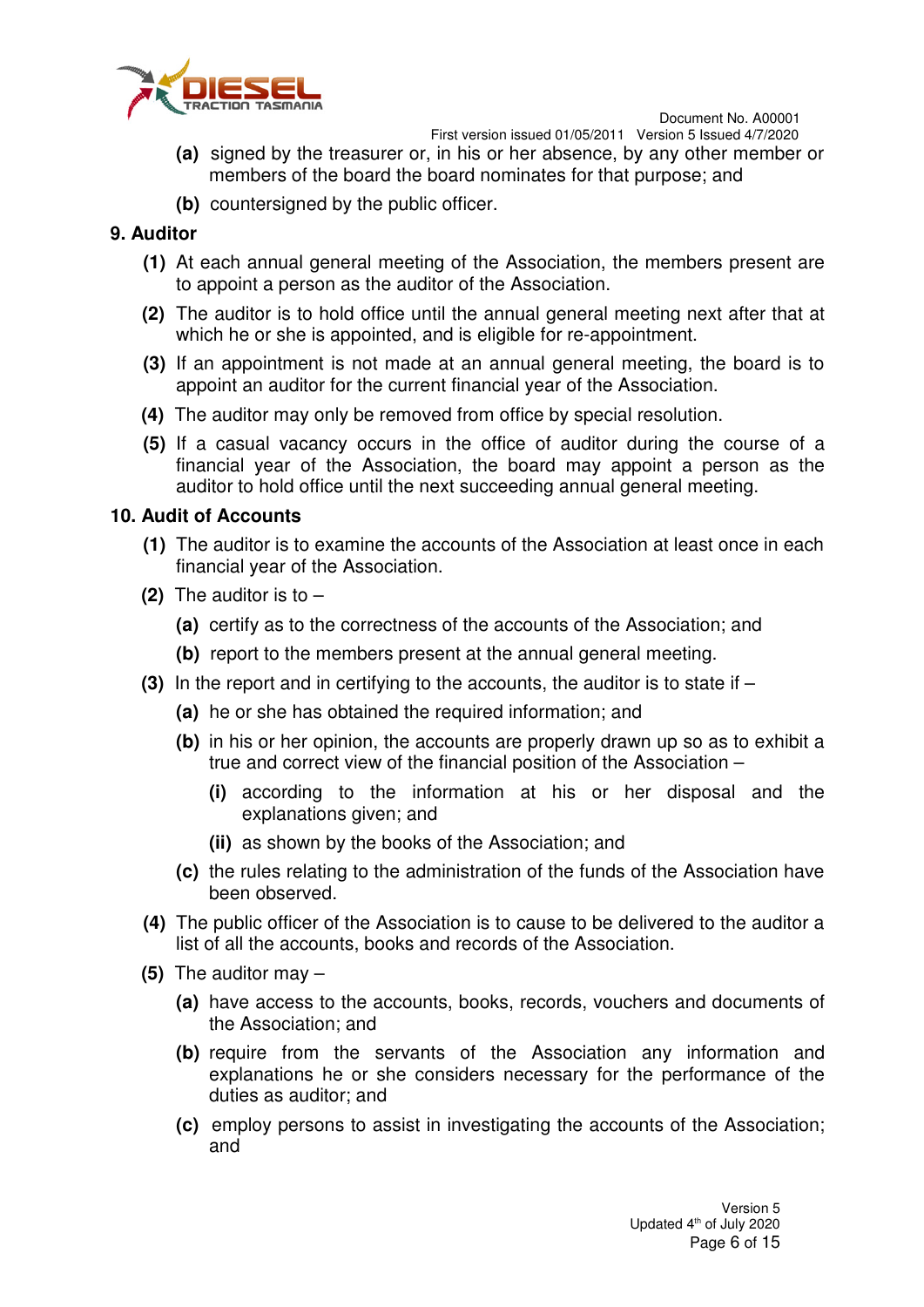

First version issued 01/05/2011 Version 5 Issued 4/7/2020

**(d)** in relation to the accounts of the Association, examine any member of the board or any servant of the Association.

#### **11. Annual General Meeting**

- **(1)** The Association is to hold an annual general meeting each year.
- **(2)** The annual general meeting is to be held on any day (being not later than 3 months after the close of the financial year of the Association) the board determines.
- **(3)** The annual general meeting is to be in addition to any other general meetings that may be held in the same year.
- **(4)** The notice convening the annual general meeting is to specify the purpose of the meeting.
- **(5)** The ordinary business of the annual general meeting is to be as follows:
	- **(a)** to confirm the minutes of the last preceding annual general meeting and of any general meeting held since that meeting;
	- **(b)** to receive from the board, auditor and servants of the Association reports on the transactions of the Association during the last preceding financial year;
	- **(c)** to elect the officers of the Association and the ordinary board members;
	- **(d)** to appoint the auditor and determine his or her remuneration;
	- **(e)** to determine the remuneration of servants of the Association.
- **(6)** The annual general meeting may transact special business of which notice is given in accordance with these rules.

## **12. Special General Meetings**

- **(1)** The board may convene a special general meeting of the Association at any time.
- **(2)** The board, on the requisition in writing of at least 10 members, may convene a special general meeting of the Association.
- **(3)** A requisition for a special general meeting
	- **(a)** is to state the objects of the meeting; and
	- **(b)** is to be signed by the requisitionists; and
	- **(c)** is to be deposited at the office of the Association; and
	- **(d)** may consist of several documents, each signed by one or more of the requisitionists.
- **(4)** If the board does not cause a special general meeting to be held within 21 days from the day on which a requisition is deposited at the office of the Association, the requisitionists, or any of them, may convene the meeting within 3 months from the day of the deposit of the requisition.
- **(5)** A special general meeting convened by requisitionists is to be convened in the same manner as nearly as possible as meetings are convened by the board.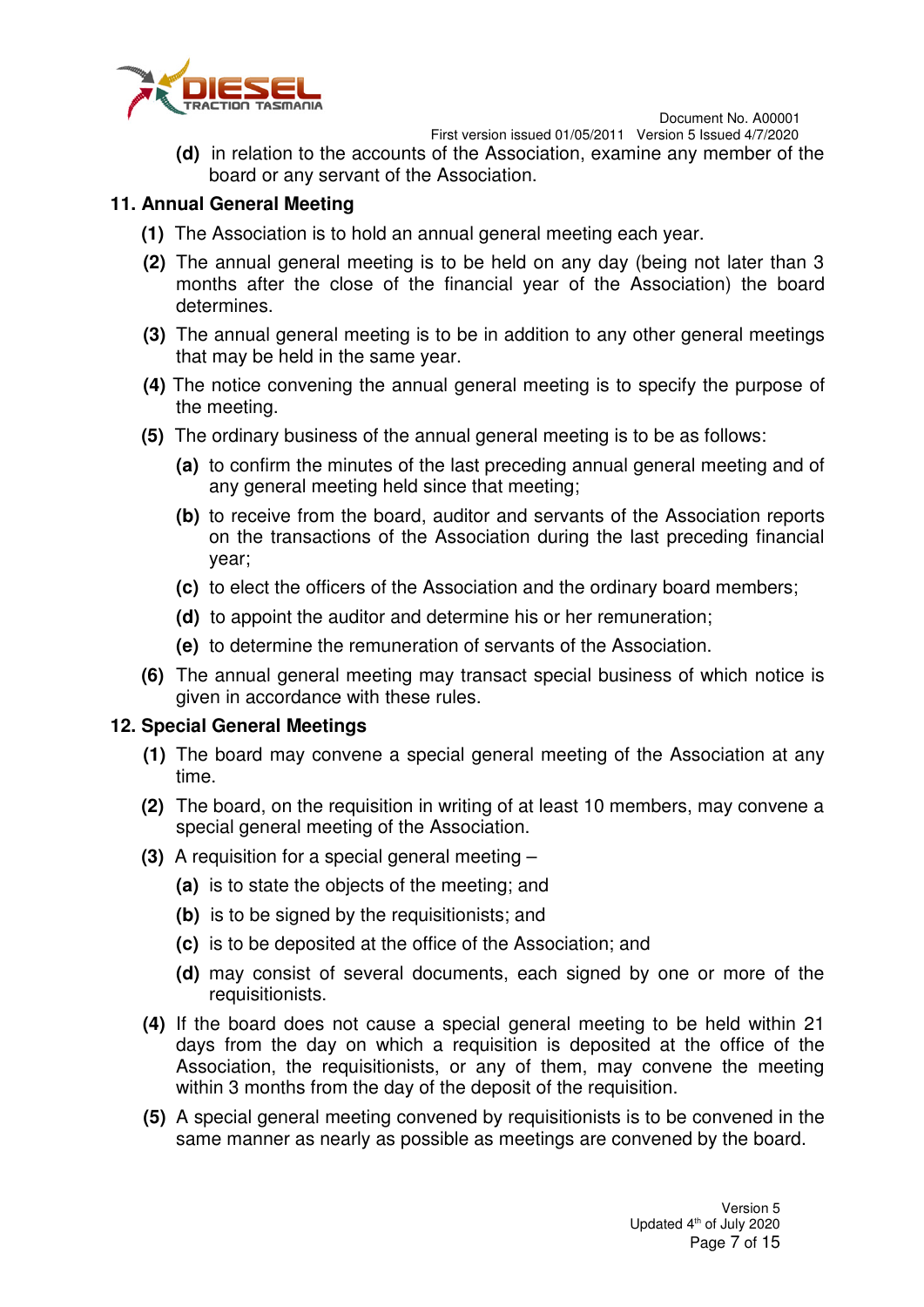

First version issued 01/05/2011 Version 5 Issued 4/7/2020

**(6)** All reasonable expenses incurred by requisitionists in convening a special general meeting are to be refunded by the Association.

## **13. Notices of General Meetings**

A general meeting of the Association may be convened by the Board at any time upon giving 7 days notice to members -

- **(a)** specifying the place, day and time for the holding of the meeting; and
- **(b)** stating the nature of the business to be transacted at the meeting.

#### **14. Business and Quorum at General Meetings**

- **(1)** All business transacted at a general meeting, except the ordinary business of the annual general meeting, is special business.
- **(2)** Business is not to be transacted at a general meeting unless a quorum of members entitled to vote is present at the time the meeting is considering that business.
- **(3)** A quorum for the transaction of the business of a general meeting is 8 members present and entitled to vote.
- **(4)** If a quorum is not present one hour after the appointed time for the commencement of a general meeting, the meeting –
	- **(a)** if convened on the requisition of members, is to be dissolved; or
	- **(b)** in any other case, is to be adjourned to the same day in the next week at the same time at the same place.
- **(5)** If at an adjourned meeting a quorum is not present one hour after the time appointed for the commencement of the meeting, the meeting is to be dissolved.
- **(6)** The chairperson, by written notice or at the time of the adjournment, may specify another place to which a meeting is to be adjourned.

#### **15. Chairman to preside at General Meetings**

- **(1)** The chairman, or in his or her absence, the deputy chairman, is to preside as chairman at every general meeting of the Association.
- **(2)** If the chairman and both deputy chairman are absent from a general meeting, the members present are to elect one of their number to preside as chairman.

#### **16. Adjournment of General Meetings**

- **(1)** The chairman of a general meeting at which a quorum is present may, with the consent of the meeting, adjourn the meeting from time to time and place to place, but no business is to be transacted at an adjourned meeting other than the business left unfinished at the meeting at which the adjournment took place.
- **(2)** If a meeting is adjourned for 14 days or more, the notice of the adjourned meeting is to be given in the same manner as the notice of the original meeting.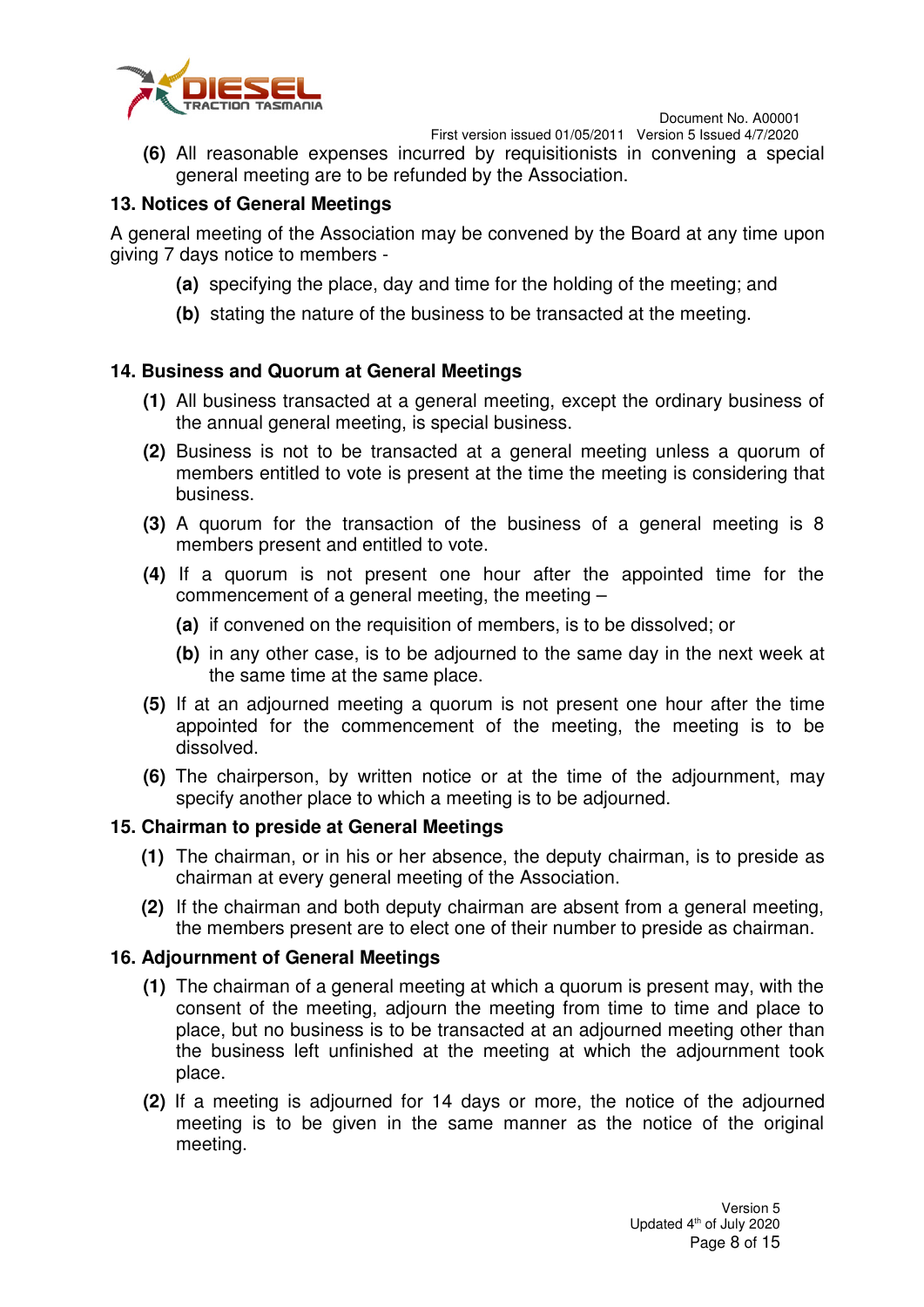

First version issued 01/05/2011 Version 5 Issued 4/7/2020

**(3)** It is not necessary to give any notice of an adjournment or of the business to be transacted at an adjourned meeting.

## **17. Determination of Questions arising at General Meetings**

- **(1)** A question arising at a general meeting of the Association is to be determined on a show of hands.
- **(2)** Unless before or on the declaration of the result of the show of hands a poll is demanded, a declaration by the chairman that a resolution has, on a show of hands, been carried, or carried unanimously, or carried by a particular majority, or lost, and an entry to that effect in the minute book of the Association is evidence of the fact, without proof of the number or proportion of the votes recorded in favour of, or against, that resolution.
- **(3)** In the event of the requirement to resolve an issue requiring the determination of the entire membership, a resolution shall be made, to put the matter on notice and for a poll, inclusive of proxies, to be taken at the next General or Special General Meeting.
	- **(4)** Where a poll, inclusive of proxies, is to be taken at a General or Special General Meeting, notice shall be provided to all members detailing the matter to be determined and the date/time/location of the meeting at which the matter is to be determined.
- **(5)** Financial members who are unable to attend a meeting where a matter on notice is to be determined, shall submit an apology to the Chairman together with a proxy vote which shall be counted together with the votes taken at the meeting.

## **18. Votes**

- **(1)** On any question arising at a general meeting of the Association, a member has one vote only.
- **(2)** All votes are to be given personally unless provided through the Chairman as proxies as per Rule 17 (3) to (5)
- **(3)** In the case of an equality of voting on a question, the chairman has a second or casting vote.

## **19. Taking of Poll**

If at a meeting a poll on any question is demanded –

- **(a)** it is to be taken at that meeting in the manner the chairman directs; and
- **(b)** the result of the poll is taken to be the resolution of the meeting on that question.

#### **20. When Poll to be Taken**

- **(1)** A poll that is demanded on the election of a chairman, or on a question of adjournment, is to be taken immediately.
- **(2)** A poll that is demanded on any other question is to be taken at any time before the close of the meeting as the chairman directs or by resolution for the provision of notice for a poll (inclusive of proxies) to be taken at a subsequent General or Special General Meeting.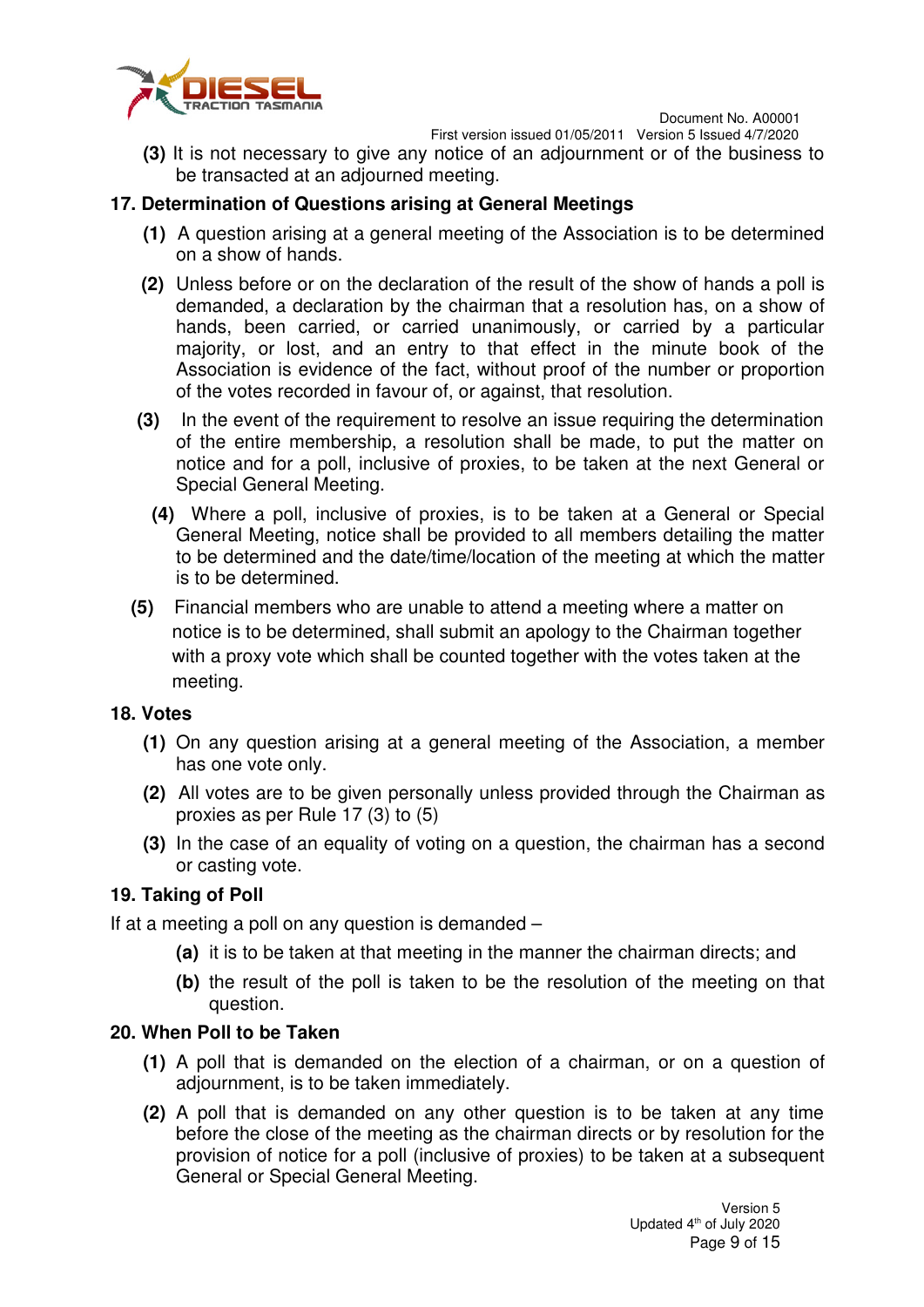

## **21. Affairs of Association to be managed by a Board**

- **(1)** The affairs of the Association are to be managed by a board of management constituted as provided in rule 23.
- **(2)** The board
	- **(a)** is to control and manage the business and affairs of the Association; and
	- **(b)** may exercise all the powers and perform all the functions of the Association, other than those powers and functions that are required by these rules to be exercised by general meetings of members of the Association; and
	- **(c)** has power to do anything that appears to the board to be essential for the proper management of the business and affairs of the Association.

## **22. Officers of the Association**

- **(1)** The officers of the Association are as follows:
	- **(a)** a Chairman;
	- **(b)** a Deputy Chairman;
	- **(c)** a Treasurer;
	- **(d)** a Secretary/Public Officer.
- **(2)** The provisions of rule 24(2), (3) and (4), so far as they are applicable and with the necessary modifications, apply in relation to the election of persons to any of the offices referred to in subrule (1).
- **(3)** Each officer of the Association is to hold office until the annual general meeting next after the date of election, and is eligible for re-election.
- **(4)** If a casual vacancy in any office referred to in subrule (1) occurs, the board may appoint one of its members to the vacant office, to hold the office up to and including the conclusion of the annual general meeting next following the date of the appointment.

## **23. Constitution of the Board**

- **(1)** The board consists of the following members elected at the annual general meeting of the Association in each year:
	- **(a)** the officers of the Association;
	- **(b)** six (6) other members.
- **(2)** An ordinary board member is to hold office until the annual general meeting next after the date of election, and is eligible for re-election.
- **(3)** If a casual vacancy occurs in the office of ordinary board member, the board may appoint a member of the Association to fill the vacancy until the conclusion of the annual general meeting next following the date of the appointment.
- **(4)** The elected board may by a simple majority co-opt up to three (3) Honorary Advisory Board Members to closely advise the board on matters related to the objects of the Association. Such Honorary Advisory Board Members:
	- **(a)** Shall not be able to vote on motions before the board.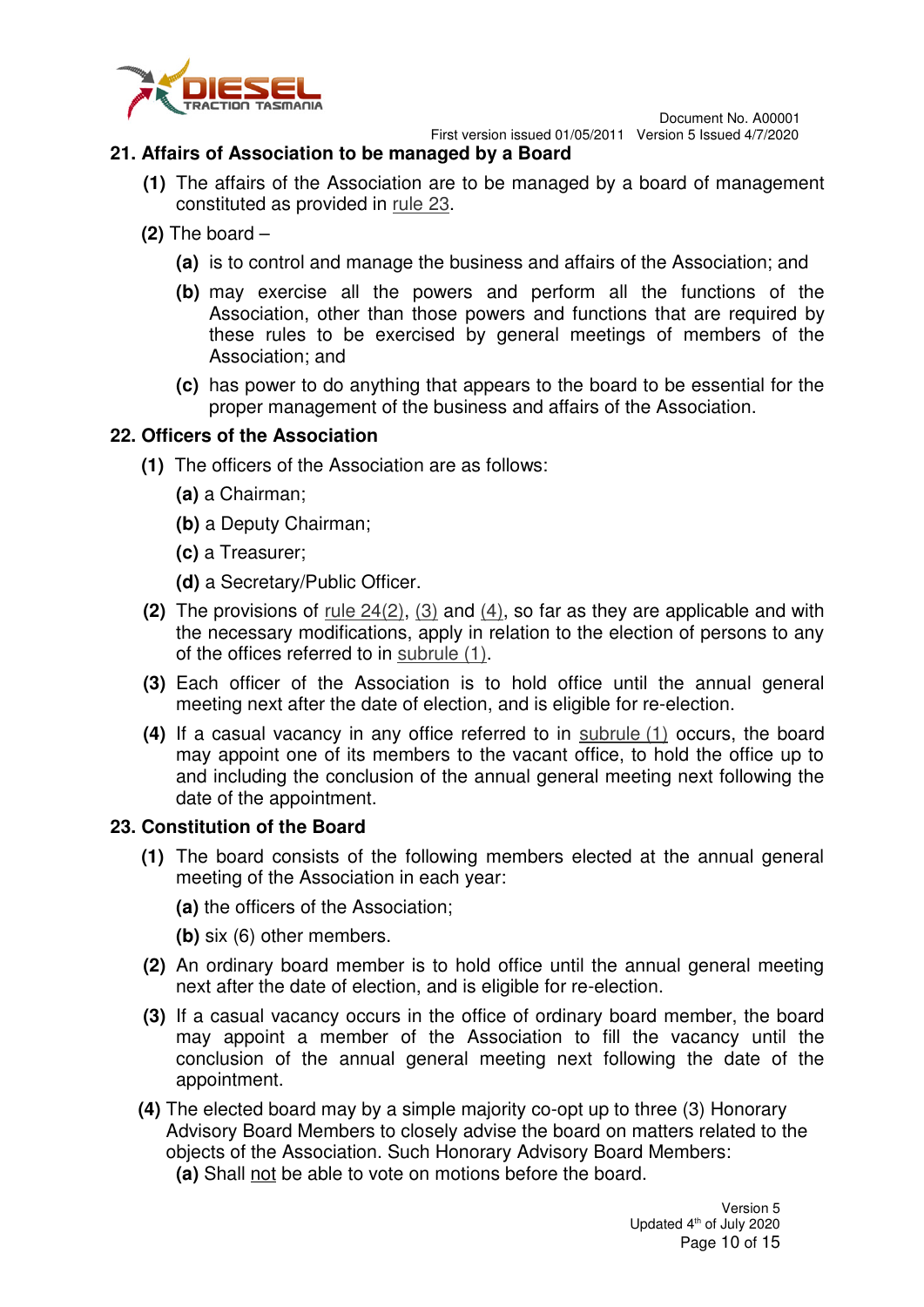



First version issued 01/05/2011 Version 5 Issued 4/7/2020

- **(b)** Shall be able to attend board meetings and speak to motions.
- **(c)** Shall be able to join and participate in delegations representing the association.

#### **24. Election of Numbers of Board**

- **(1)** Nominations of candidates for election as officers of the Association or as ordinary board members are to be –
	- **(a)** made in writing signed by 2 members of the Association and accompanied by the written consent of the candidate (which may be endorsed on the nomination); and
	- **(b)** delivered to the public officer of the Association at least 10 days before the date fixed for the holding of the annual general meeting.
- **(2)** If insufficient nominations are received to fill all vacancies on the board
	- **(a)** the candidates nominated are taken to be elected; and
	- **(b)** further nominations are to be received at the annual general meeting.
- **(3)** If the number of nominations received is equal to the number of vacancies to be filled, the persons nominated are taken to be elected.
- **(4)** If the number of nominations exceeds the number of vacancies to be filled, a ballot is to be held.
- **(5)** The ballot for the election of officers and ordinary board members is to be conducted at the annual general meeting in the usual manner as directed by the board.

#### **25. Vacation of Office**

For the purpose of these rules, the office of an officer of the Association or of an ordinary board member becomes vacant if the officer or board member –

- **(a)** dies; or
- **(b)** becomes bankrupt or applies to take or takes advantage of any law relating to bankrupt or insolvent debtors or compounds with his or her creditors, or makes any assignment of his or her estate for their benefit; or
- **(c)** becomes of unsound mind; or
- **(d)** resigns office in writing addressed to the board; or
- **(e)** ceases to be resident in the State; or
- **(f)** fails, without leave granted by the board, to attend 3 consecutive meetings of the board; or
- **(g)** ceases to be a member of the Association; or
- **(h)** fails to pay all arrears of subscription due, within 14 days after receiving a notice in writing signed by the public officer stating that he or she has ceased to be a financial member of the Association.

#### **26. Meetings of the Board and of Sub-committees**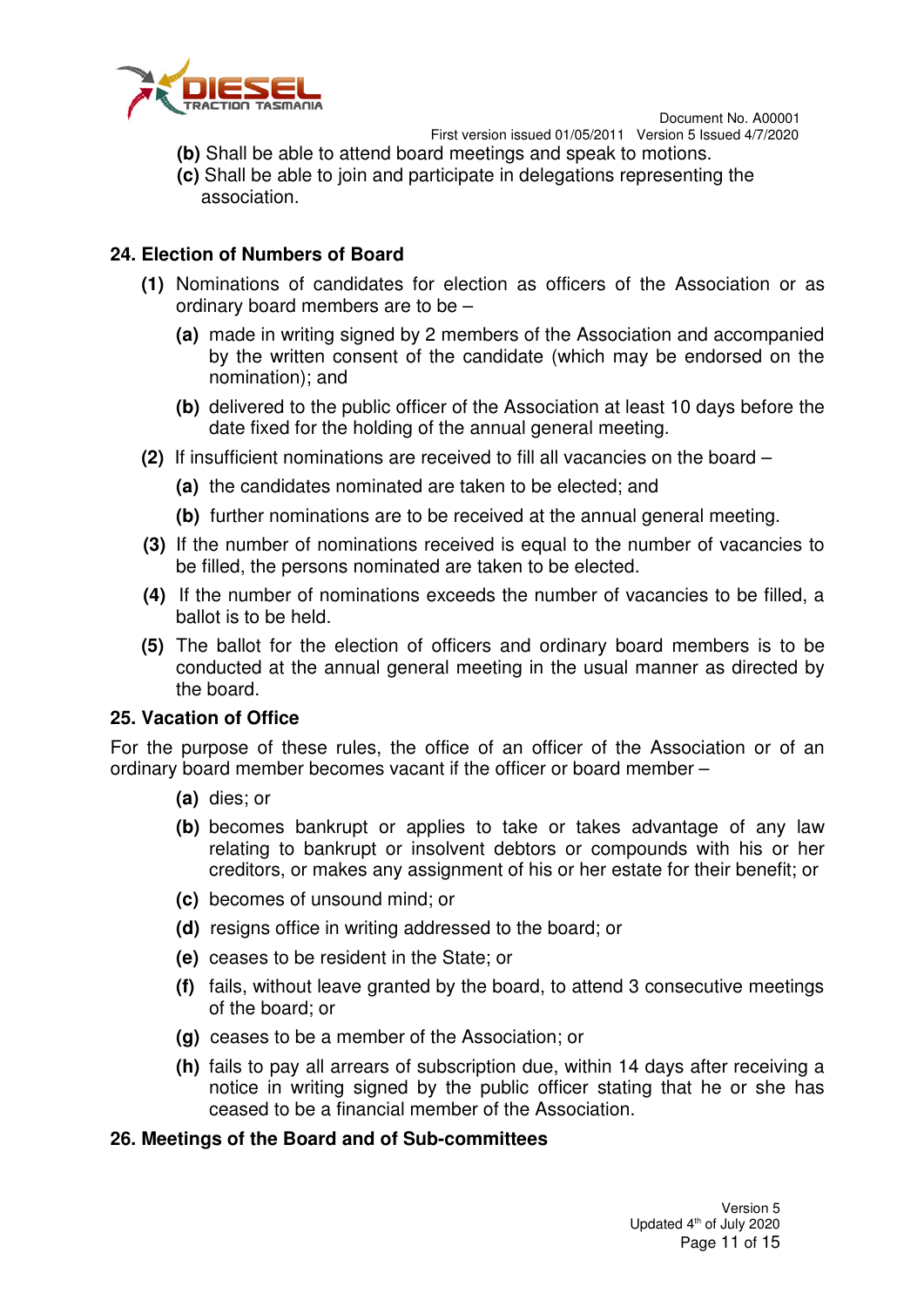

First version issued 01/05/2011 Version 5 Issued 4/7/2020

- **(1)** The board is to meet at least once quarterly at any place and time the board determines.
- **(2)** Special meetings of the board may be convened by the chairman or any four (4) of its members.
- **(3)** Notice is to be given to members of the board of any special meeting, specifying the general nature of the business to be transacted, and no other business is to be transacted at such a meeting.
- **(4)** Any six (6) members of the board constitute a quorum for the transaction of the business of a meeting of the board.
- **(5)** Business is not to be transacted unless a quorum is present.
- **(6)** If half an hour after the time appointed for the meeting a quorum is not present, the meeting is to be adjourned to the same place and at the same hour of the same day in the following week unless the meeting was a special meeting in which case it is to be dissolved.
- **(7)** At a meeting of the board, the following is to preside:
	- **(a)** the chairman, or in his or her absence the deputy chairman;
	- **(b)** if the chairman and the deputy chairman are absent, any one of the remaining members of the board as may be chosen by the members present.
- **(8)** Any question arising at a meeting of the board or of any subcommittee appointed by the board is to be determined –
	- **(a)** on a show of hands; or
	- **(b)** if demanded by a member, by a poll taken in any manner the person presiding at the meeting determines.
- **(9)** Each member present at a meeting of the board or of any subcommittee appointed by the board (including the person presiding at the meeting) is entitled to one vote.
- **(10)** If there is an equality of votes on any question, the person presiding has a second or casting vote.
- **(11)** Written notice of each board meeting is to be served on each member of the board by –
	- **(a)** delivering it at a reasonable time before the meeting; or
	- **(b)** sending it by post in a prepaid envelope addressed to his or her usual or last-known address in time to reach him or her in due course of post before the date of the meeting.
	- **(c) sending it by facsimile/electronic transmission to a number / e-mail address nominated by the Board Member at** a reasonable time before the meeting.

#### **27. Disclosure of Interest in Contracts**

**(1)** A member of the board who is interested in any contract or arrangement made or proposed to be made with the Association is to disclose the interest –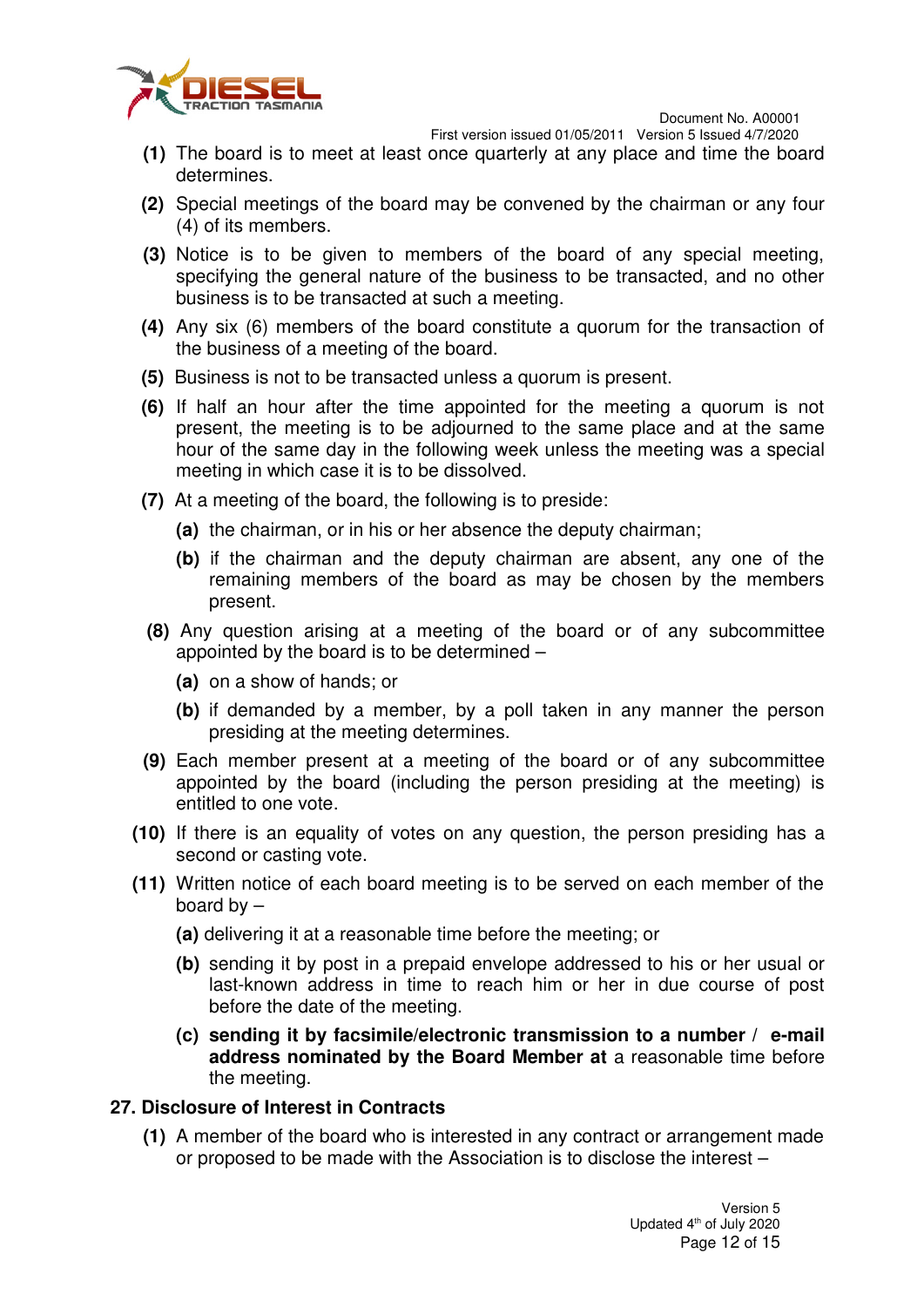

First version issued 01/05/2011 Version 5 Issued 4/7/2020

- **(a)** at the first meeting of the board at which the contract or arrangement is first taken into consideration, if the interest then exists; or
- **(b)** in any other case, at the first meeting of the board after the acquisition of the interest.
- **(2)** If a member of the board becomes interested in a contract or arrangement after it is made or entered into, he or she is to disclose the interest at the first meeting of the board after he or she becomes so interested.
- **(3)** A member of the board is not to vote as a member of the board in respect of any contract or arrangement in which he or she is interested and any such vote is not to be counted.

#### **28. Sub-committees**

**(1)** The board may –

**(a)** appoint a subcommittee from the board; and

**(b)** prescribe the powers and functions of that subcommittee.

- **(2)** The board may co-opt any person as a member of a subcommittee without voting rights, whether or not the person is a member of the Association.
- **(3)** A quorum at a meeting of the subcommittee is 3 appointed members.
- **(4)** The public officer of the Association is to convene meetings of a subcommittee.
- **(5)** Written notice of each subcommittee meeting is to be served on each member of the subcommittee by  $-$ 
	- **(a)** delivering it at a reasonable time before the meeting; or
	- **(b)** by sending it by post in a prepaid envelope addressed to his or her usual or last-known address in time to reach him or her in due course of post before the date of the meeting.
	- **(c) sending it by facsimile/electronic transmission to a number / e-mail address nominated by the sub-committee Member at** a reasonable time before the meeting.

#### **29. Executive Committee**

- **(1)** The chairman, the deputy chairman, the treasurer and the secretary constitute the executive committee.
- **(2)** The executive committee may issue instructions to the public officer and the servants of the Association in matters of urgency connected with the management of the affairs of the Association during the period between meetings of the committee.
- **(3)** The executive committee is to report on any instructions issued under subrule (2) to the next meeting of the board.

## **30. Annual Subscription**

- **(1)** The annual subscription payable by members is to be as determined by the members at the annual general meeting upon recommendation from the board
- **(2)** The annual subscription may be altered by the members by special resolution.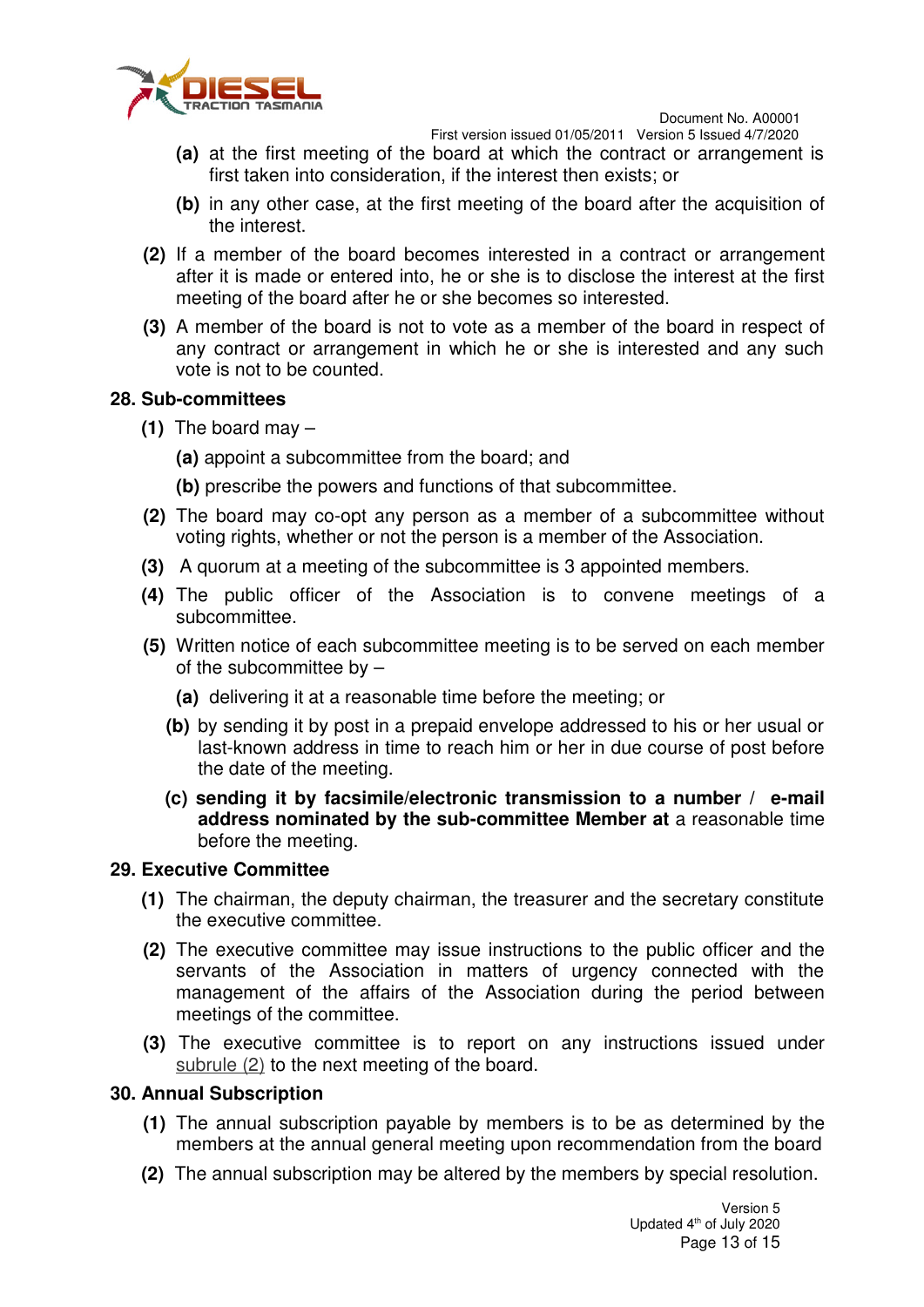



First version issued 01/05/2011 Version 5 Issued 4/7/2020

**(3)** The annual subscription of a member is due and payable on or before the first day of the financial year of the Association.

#### **31. Financial Year**

The financial year of the Association is the period beginning on the first day of July and ending on the thirtieth day of June the following year.

#### **32. Notices**

A notice may be served by or on behalf of the Association on any member –

- **(a)** personally; or
- **(b)** by sending it through the post in a prepaid envelope addressed to the member at his or her usual or last-known address.
- **(c) sending it by facsimile/electronic transmission to a number / e-mail address nominated by the Member at** a reasonable time before the meeting.

#### **33. Expulsion of Members**

- **(1)** The board may expel a member from the Association if, in the opinion of the board, the member is guilty of conduct detrimental to the interests of the Association.
- **(2)** The expulsion of a member under subrule (1) does not take effect until whichever of the following is the later date:
	- **(a)** the expiration of 14 days after the service on the member of a notice under subrule (3);
	- **(b)** if the member exercises his right of appeal under this rule, the conclusion of the special general meeting convened to hear the appeal.
- **(3)** If the board expels a member from the Association, the public officer of the Association, without undue delay, is to cause to be served on the member a notice in writing –
	- **(a)** stating that the board has expelled the member; and
	- **(b)** specifying the grounds for the expulsion; and
	- **(c)** informing the member of a right to appeal against the expulsion under rule 34.

#### **34. Appeal against Expulsion**

- **(1)** A member may appeal against an expulsion under rule 33 by delivering or sending by post to the public officer of the Association, within 14 days after the service of a notice under  $rule 33(3)$ , a requisition in writing demanding the convening of a special general meeting for the purpose of hearing the appeal.
- **(2)** On receipt of a requisition
	- **(a)** the public officer is to immediately notify the board of its receipt; and
	- **(b)** the board is to cause a special general meeting of members to be held within 21 days after the date on which the requisition is received.
- **(3)** At a special general meeting convened for the purpose of this rule –